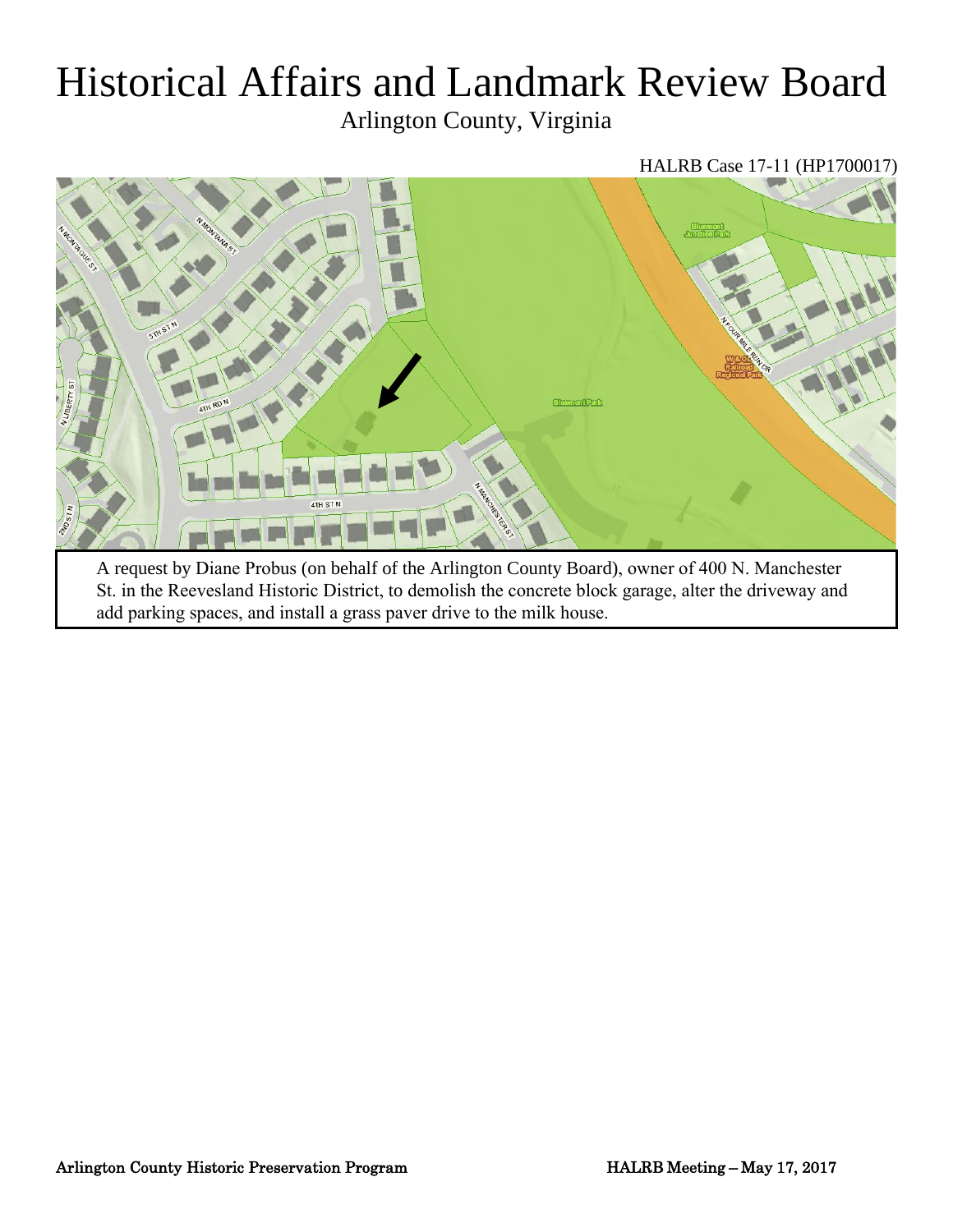HALRB/Design Review Committee Report Meeting Date: May 3, 2017

#### For DRC *(circle those present)*: **Robert Dudka, Charles Craig, Andrew Wenchel, Tova Solo, Joan Lawrence, John Peck**

For Arlington County *(circle those present)*: **Cynthia Liccese-Torres, Rebeccah Ballo, John Liebertz**

Case  $\#17-11$  Agenda Item  $\#4$ 

Application Complete

Application Incomplete

Applicant(s): Arlington County For Applicant(s): Diane Probus and Kathy von Bredow (See attached application for applicant, address, name of property and property description, drawings, photographs, and proposed scope of work.)

Design Recommendations:

- 1. Salvage the rusticated concrete block.
- 2. Staff to review paver sample when selected note on drawings.

## **Findings:**

- Return to next DRC meeting
- X Send to HALRB

## **If sent to HALRB, recommended action is:**

Place on consent agenda

X \_\_\_\_\_\_ Place on discussion agenda:

Recommend approval of CoA, with DRC design recommendations and/or additional information provided

Recommend deferral of ruling on CoA (explanation):

Recommend denial of CoA (explanation):

No recommendation.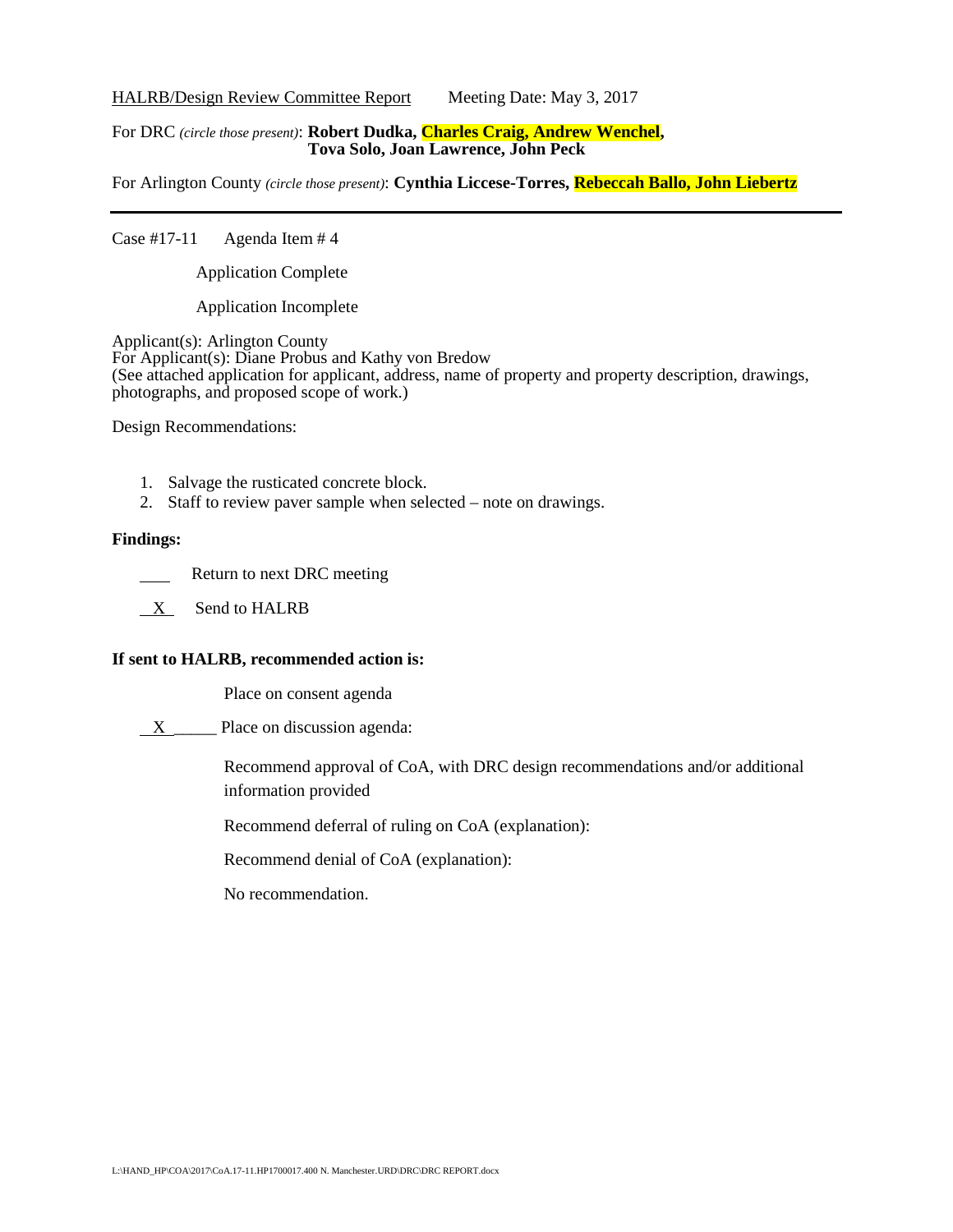

## **CERTIFICATE OF APPROPRIATENESS STAFF REPORT**

To: HALRB From: John Liebertz, Historic Preservation Planner Date: May 10, 2017 Subject: 400 North Manchester Street, CoA 17-11, Reevesland Historic District

## **Background Information**

The Reevesland farmhouse is a two-story building with a stone foundation. Reevesland has the distinction of being the last operating dairy farm in Arlington. Originally known as the Torreyson Farm, the land was purchased in 1863 by William H. Torreyson, who built a house around 1865 and used it as a tenant house. In 1898, it became the home of Torreyson's daughter, Lucy and her husband, George Reeves. The last owner of the original property and farmhouse was Nelson Reeves, son of George Reeves. Arlington County designated the property as a local historic district in 2004.

The garage was constructed in 1956 from salvaged materials from a 1930s dairy barn. The garage is a concrete slab on grade structure, with the slab thickened at the perimeter walls. The walls themselves are constructed of recycled concrete block from the dairy barn. The garage door side of the garage is painted brick. There are two overhead garage doors on the north side of the building and one wood door on the east side. The garage is a modern utilitarian structure that is currently used by the Department of Parks and Recreation (DPR) to store equipment needed for maintaining Bluemont Park. The garage does not contribute to the historic landscape or understanding of the Reeves Farmhouse, and its demolition would not adversely affect either the environment of the farmhouse or the historical understanding of the property.

## **Proposal**

The DPR staff has submitted an application for a number of alterations in the Reevesland Historic District. The work items include the following:

- Demolition of the garage;
- Reconfiguration and resurfacing of the existing driveway;
- Construction of a new parking pad and walkways adjacent to the historic house;
- Construction of a new grasscrete driveway/access to the milk shed; and
- Removal of two (2) trees and planting of two (2) new trees.

As part of the use permit for a Unified Residential Development (URD) approved by the County Board in September 2015, the County is required to create 2.5 parking spaces for the farmhouse as part of the subdivision to create a new lot. DPR is proposing to provide those parking spaces on a new parking pad, adjacent to the northwestern side of the house. The parking pad would measure approximately 23' x 43'. There would be a 2' planting strip separating the parking pad from the house itself. There also would be two 8' x 8' walkways leading from the parking pad to the front porch and to the back door. The material for the parking pad would be covered with pervious paver or chipseal. The proposed walkways would be concrete. Specifications and photographs of the pervious paver and chipseal are included in the attached drawings.